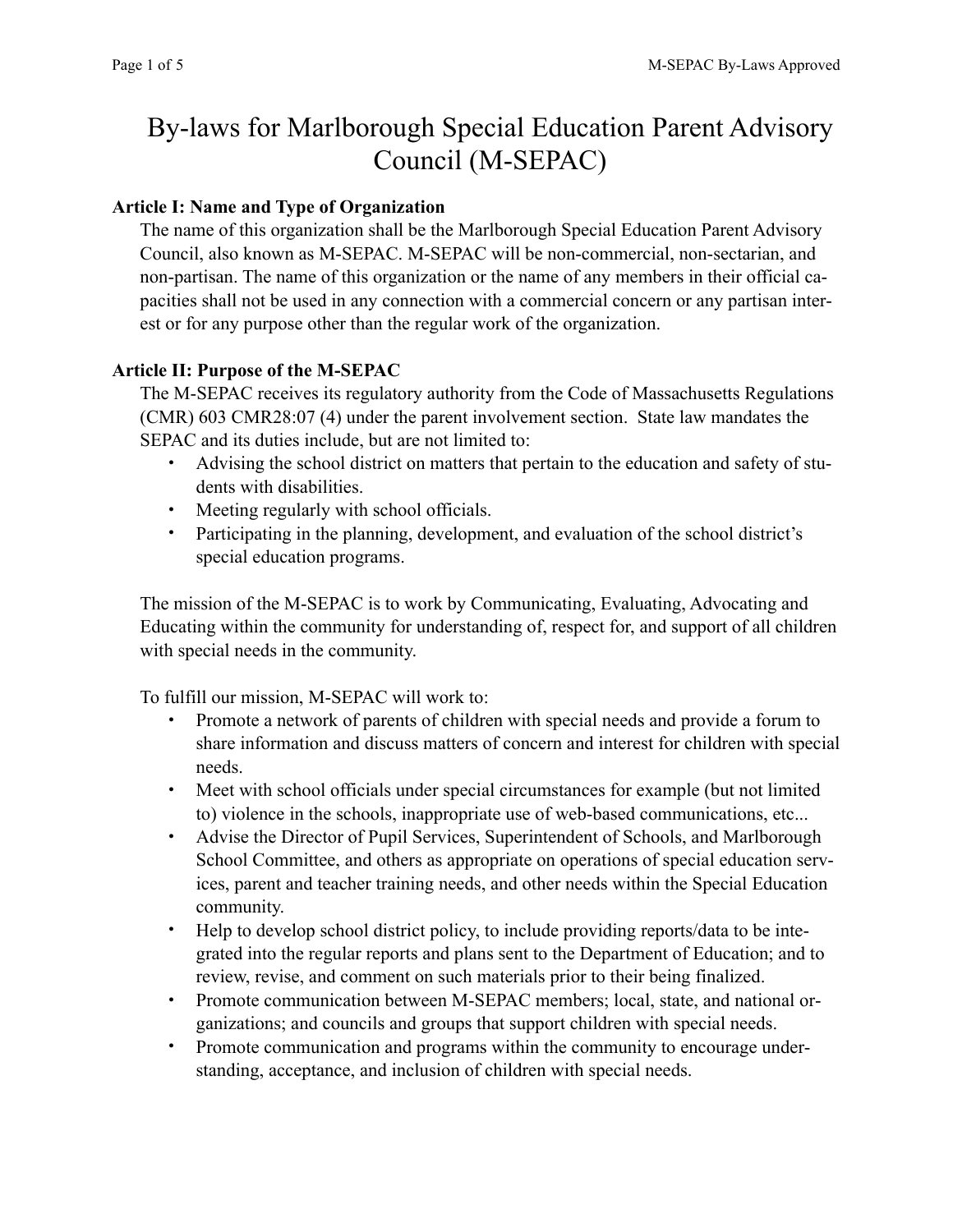- Provide informational and educational forums to parents, educators, students, and professionals involved with children with special needs. This will include collaboration with parent/teacher groups, school councils, PTOs, and other school organizations towards the betterment of education in the school district; and exploration of opportunities for parents and school personnel to participate in joint training to foster mutual understanding.
- Promote communication and collaboration among parents, teachers, administrators and other service providers within the Special Education community.
- Serve as a resource and support network for parents/guardians of children with special needs regarding procedures, educational, and non-educational issues.
- Support and promote equal educational opportunities for all special needs children.

## **Article III: Terms of Membership**

There are two types of membership, voting and general.

General membership shall be open to any resident of Marlborough or person affiliated with the Marlborough Public Schools. All meeting are open to the general public. Voting membership is required in order to vote in annual officer elections and other business that comes before any M-SEPAC meeting. Voting membership shall be given to any general member who is either:

- A parent or guardian of a child with special needs residing in Marlborough with an Individualized Education Plan (IEP) or a 504 Accommodation Plan.
- A student not less than fourteen (14) years of age who is on an Individualized Education Plan (IEP) or a 504 Accommodation Plan from the City of Marlborough.

Meetings are defined as any M-SEPAC sponsored meeting in which the business of the M-SEPAC is conducted. This may include activities or committees at which attendance and/or minutes are taken.

### **Article IV: Voting and Elections**

All decisions requiring a vote will be made by simple majority (50% plus one) of the voting members present. Each voting member is entitled to one (1) vote per motion. At any M-SEPAC meeting, at least five voting members must be present in order to cast a vote.

Prior to the nomination meeting, the M-SEPAC Executive Board (see Article IX) will recruit a volunteer from the voting membership of the M-SEPAC for the temporary position of Election Coordinator. The selection of the volunteer will be decided by a lottery of names of volunteers. The coordinator will not be anyone who is running for office since the person holding this position must be an impartial party. The Election Coordinator shall prepare the ballots and coordinate activities necessary to complete the election.

All voting members are eligible to make nominations at the next to last M-SEPAC meeting of the school year.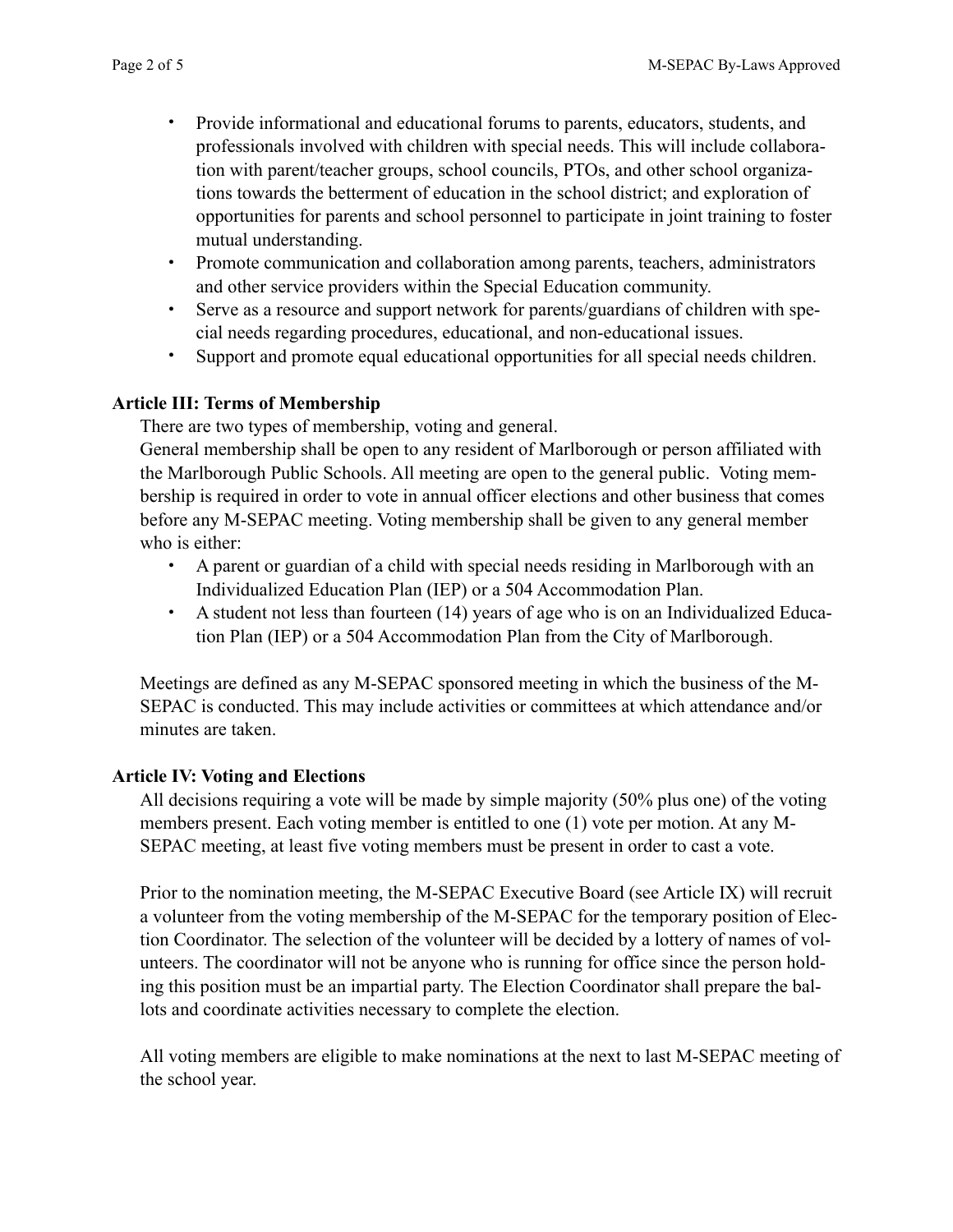Nominees shall accept or decline their nominations within one week of being notified of their nomination in order to remain on the ballot. The ballots will be made available to voting members at the last M-SEPAC meeting of the school year.

Nominations will also be accepted on the floor at the time of the election.

Elections shall be decided by a simple majority vote of the voting membership present at the last M-SEPAC meeting of the school year. New officers shall take office immediately following their election. It is expected that past officers will meet with their replacements and work with them for the first two months of the following school year to ensure a seamless transition.

MassPAC and the Department of Education will be informed of the results of the annual elections with the names, addresses, phone numbers and date of election of the new board by the end of the school year.

## **Article V: Officers of the M-SEPAC**

M-SEPAC will be led by a Leadership Council which consists of the elected officers defined below as well as the chairs of formed subcommittees. See Article IX.

Officers of the M-SEPAC are elected by the voting membership and will hold office for one year. These officers shall be elected annually during the final meeting of the school year. If any office becomes vacant, a special election for that office shall be held as soon as possible, with term to expire at the last meeting of the school year. All positions may be shared by two individuals, except the Treasurer. The M-SEPAC must be run by two Co-Chairpersons.

Office and officer responsibilities of the M-SEPAC are:

*Co-Chairpersons (two)*

- Set the agenda for each general meeting and arrange for guest speakers/ workshops, as required.
- Preside at all meetings of the M-SEPAC.
- Recommend the organization of and then monitor the function of sub-committees. Appoint committee members as needed and recruit parent leaders.
- Act as liaison with the Director of Pupil Services meeting preferably monthly and no less than quarterly during the school year.
- Clearly define their individual responsibilities in writing so that other Officers and Members will know whom to turn to for specific questions, comments, and concerns.
- Coordinate public communications (if needed), not including those communications that are the responsibility of the Secretary(ies).
- Draft goals to guide the organization and present those goals at the first meeting of the school year.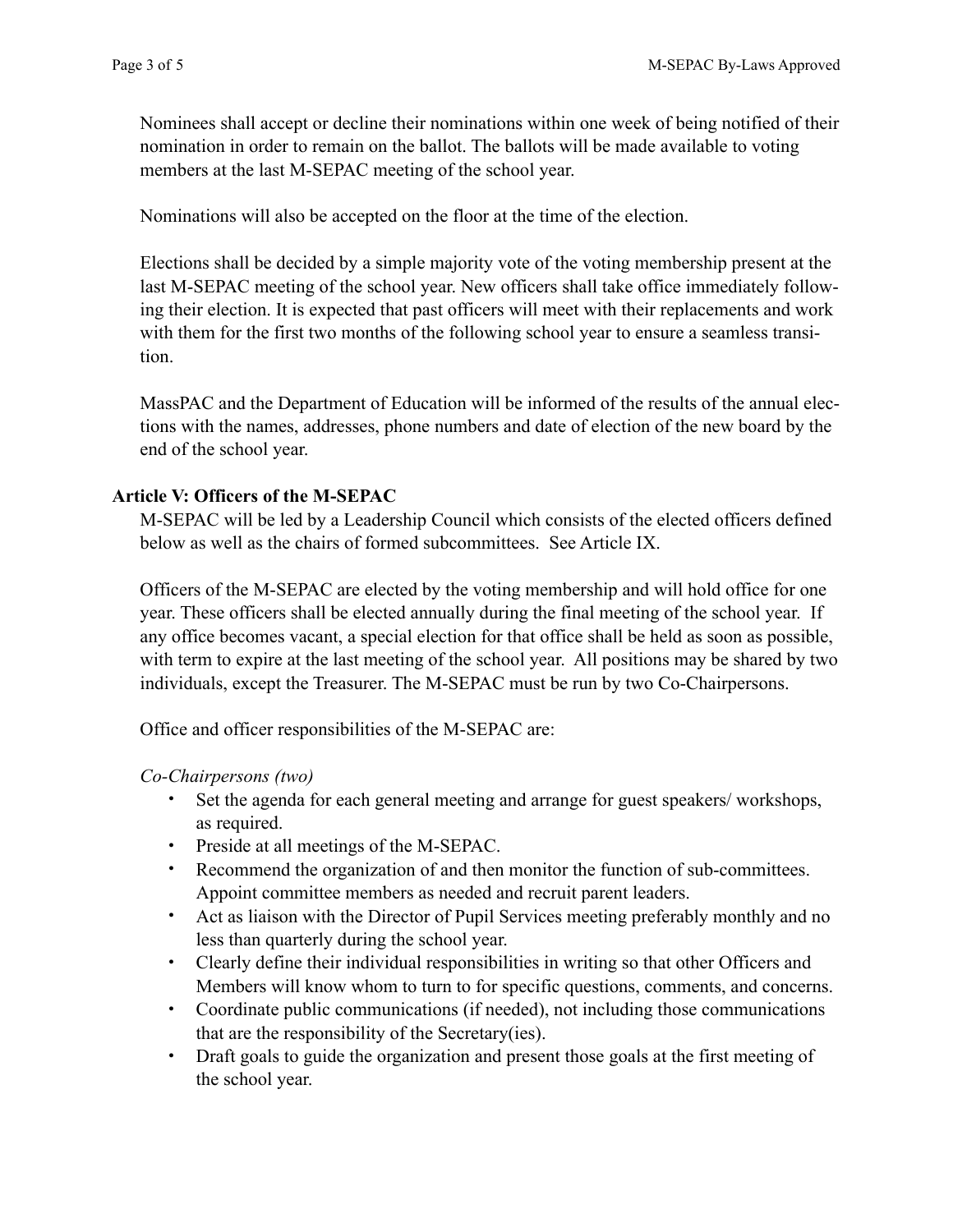- Execute and supervise responsibilities related to contracts and agreements in the organization's behalf, and sign any such contracts and agreements on behalf of the Leadership Council (see Article IX).
- Oversee recruitment of new parent leaders and members.

#### *Co-Secretaries / Communication Officers (optionally one)*

- Coordinate all communication between the M-SEPAC and its membership.
- Record minutes of the meetings and arranges for their distribution and publication on the M-SEPAC Website.
- Publicize meetings and handle all M-SEPAC correspondence.
- Prepare periodic reports for the Pupil Services Administration regarding M-SEPAC activities and needs on an as needed basis.
- If the position of Secretary is divided among more than one member then they must clearly define their individual responsibilities in writing so that other Officers and Members will know whom to turn to for specific questions, comments, and concerns.
- Oversee recruitment of new members.
- Create a periodic e-newsletter and/ or mailing.

### *Treasurer*

- Manage and account for funds collected, donated, and spent for M-SEPAC.
- Prepare and present a financial report at monthly business meetings.
- Coordinate fundraising finances. However, specific fundraising can be done by any M-SEPAC member as approved by the Leadership Council.
- Monitor efforts to apply for grants, donations, reimbursements or any other funds for which the M-SEPAC may be eligible. However, specific activities can be done by any M-SEPAC member as approved by the Leadership Council.

### *Members at Large (zero - four)*

Additionally, there will be elected no more than four Members at Large. A Member at large is a full participant in the Leadership Council allowing more voices to participate in the planning processes as outlined in Article IX.

### **Article VI: Meetings**

General meetings shall be held at least five (5) times per year, from September through June; monthly meetings would be ideal. Notice of all general meeting dates and elections shall meet Open Meeting Law requirements and publicity of them shall be done in no less than two (2) of these ways to reach as many people as possible:

- Published on the Internet
- Sent to the local press in advance
- Posted at City Hall
- Sent to each voting member through the schools, by mail, email or some other communication method